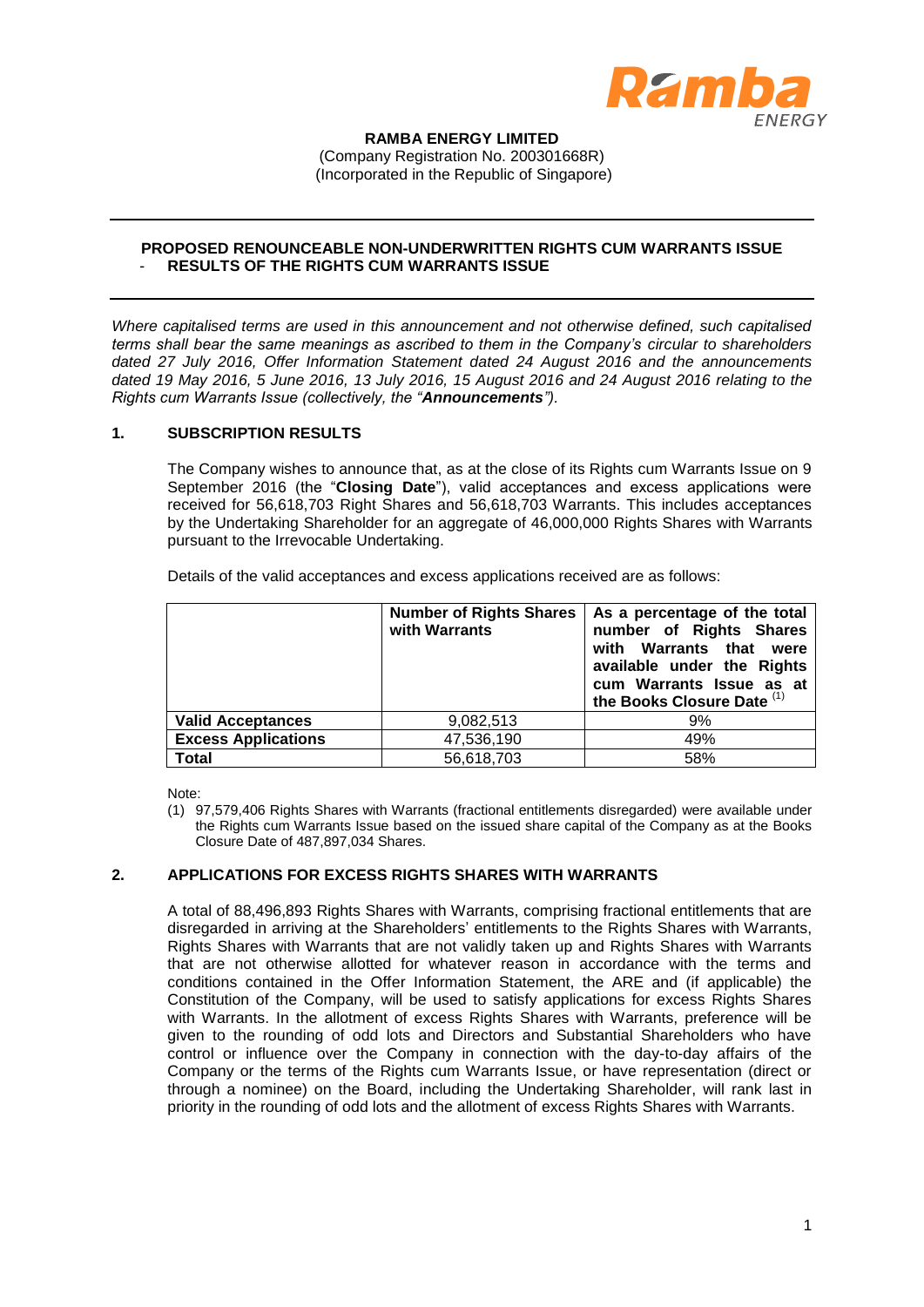# **3. ALLOTMENT OF RIGHTS SHARES WITH WARRANTS**

In the case of Entitled Depositors, Purchasers (whose registered addresses with CDP are within Singapore), Entitled Scripholders and their Renouncees (who have furnished valid Securities Account numbers in their PAL), following the receipt of their valid acceptances of the Rights Shares with Warrants and (if applicable) applications and payments for the excess Rights Shares with Warrants by the Closing Date, the Rights Shares with Warrants in respect of their valid acceptances and successful applications for excess Rights Shares with Warrants will be registered in the name of CDP and held by CDP for and on their behalf. Physical share certificate(s) and warrant certificate(s) representing such number of Rights Shares and Warrants are expected to be sent to CDP within ten (10) Market Days after the Closing Date. CDP will then send to such subscribers, at their own risk, a notification letter showing the number of Rights Shares and Warrants that have been credited to the relevant Securities Account(s) of such subscribers.

In the case of Entitled Scripholders and their Renouncees with valid acceptances of Rights Shares with Warrants and/or successful applications for excess Rights Shares with Warrants and who have*, inter alia*, failed to furnish or furnished incorrect or invalid Securities Account numbers in the relevant form comprised in the PAL, share certificate(s) and warrant certificate(s) representing such number of Rights Shares and Warrants respectively will be sent to them by ordinary post and at their own risk, to their mailing addresses in Singapore as maintained with the Share Registrar, within ten (10) Market Days after the Closing Date.

### **4. SALE OF NIL-PAID RIGHTS RELATING TO FOREIGN SHAREHOLDERS**

A total of 674,300 "nil-paid" Rights Shares with Warrants which would have been provisionally allotted to Foreign Shareholders have been sold on the SGX-ST.

The net proceeds from all such sales, after deduction of all expenses therefrom, will be pooled and thereafter distributed among Foreign Shareholders in proportion to their respective shareholdings or, as the case may be, the number of Shares entered against their names in the Depository Register as at the Books Closure Date and sent to them at their own risk by ordinary post, or in such other manner as they may have agreed with CDP for payment of any cash distributions. If the amount of net proceeds distributable to any single Foreign Shareholder is less than S\$10.00, such net proceeds will be retained or dealt with as the Directors may, in their absolute discretion, deem fit in the interests of the Company and no Foreign Shareholder shall have any claim whatsoever against the Company, the Lead Managers, the Directors, the Share Registrar, CDP or their respective offices in connection therewith.

### **5. REFUND OF SUBSCRIPTION MONIES**

Where any acceptance for Rights Shares with Warrants and/or application for excess Rights Shares with Warrants is invalid or unsuccessful, the amount paid on acceptance and/or application will be returned or refunded to such applicants without interest or any share of revenue or other benefit arising therefrom within fourteen (14) days after the Closing Date by one or a combination of the following:

- a) ordinary post, by way of a crossed cheque drawn in Singapore currency on a bank in Singapore (where the acceptance and/or application is made through CDP) at their own risk to their mailing addresses in Singapore as maintained with CDP or in such other manner as they may have agreed with CDP for the payment of any cash distributions;
- b) ordinary post, by way of a crossed cheque drawn in Singapore currency on a bank in Singapore (where the acceptance and/or application is made through the Share Registrar) at their own risk to their mailing addresses in Singapore as maintained with the Share Registrar; or